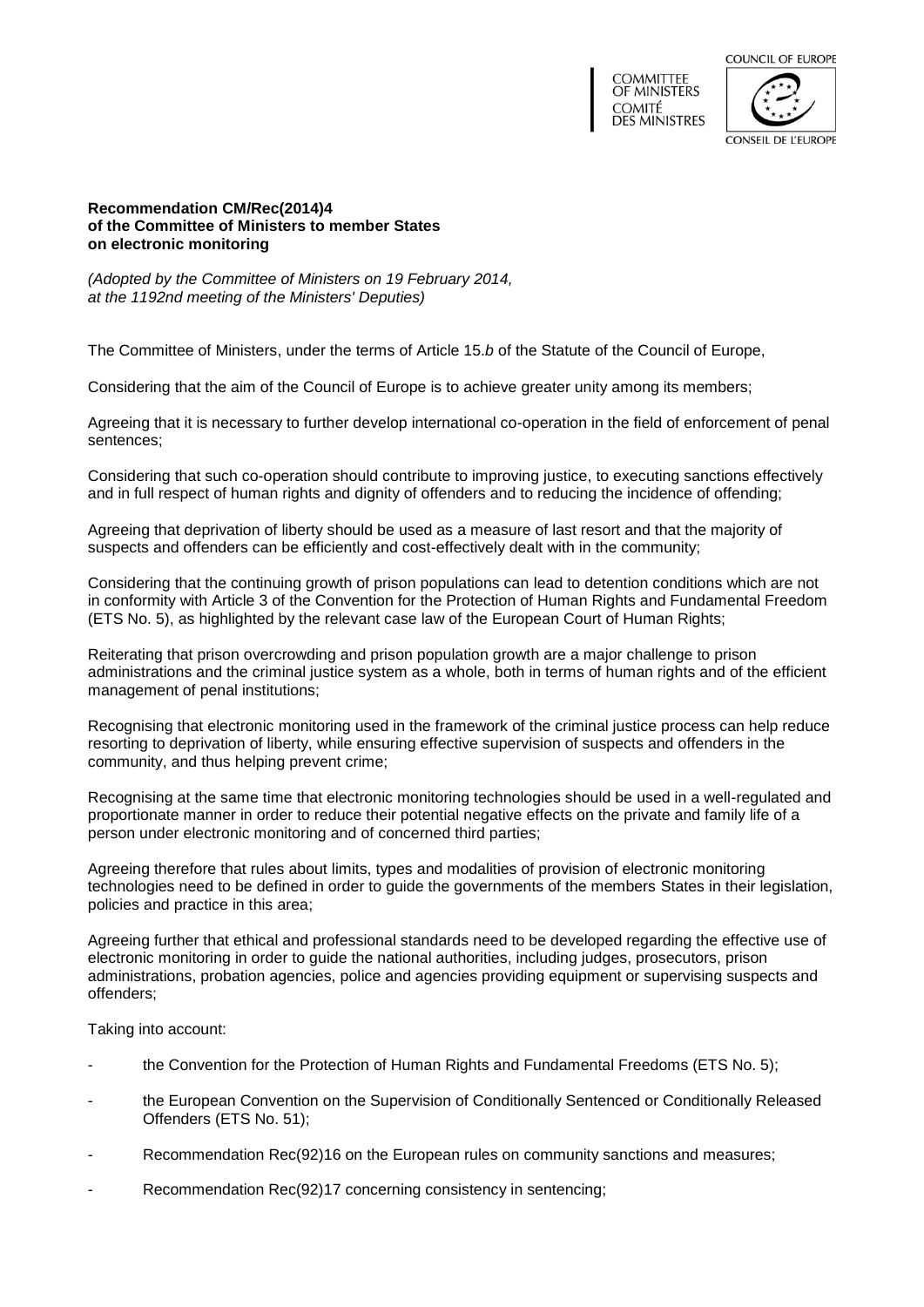- Recommendation Rec(97)12 on staff concerned with the implementation of sanctions and measures;
- Recommendation Rec(99)22 concerning prison overcrowding and prison population inflation;
- Recommendation Rec(2000)22 on improving the implementation of the European rules on community sanctions and measures;
- Recommendation Rec(2003)22 on conditional release (parole);
- Recommendation Rec(2006)2 on the European Prison Rules;
- Recommendation CM/Rec(2008)11 on the European Rules for juvenile offenders subject to sanctions or measures;
- Recommendation CM/Rec(2010)1 on the Council of Europe Probation Rules;
- Recommendation CM/Rec(2012)5 on the European Code of Ethics for Prison Staff;

### Bearing in mind:

- the United Nations Standard Minimum Rules for Non-custodial Measures (the Tokyo Rules) (Resolution 45/110);
- the United Nations Rules for the Treatment of Women Prisoners and Non-custodial Measures for Women Offenders (the Bangkok Rules) (Resolution 2010/16);
- the United Nations Standard Minimum Rules for the Administration of Juvenile Justice (the Beijing Rules) (Resolution 40/33);
- the European Union Council Framework Decision 2008/947/JHA on the application of the principle of mutual recognition to judgments and probation decisions with a view to the supervision of probation measures and alternative sanctions;
- the European Union Council Framework Decision 2009/829/JHA on the application, between member States of the European Union, of the principle of mutual recognition to decisions on supervision measures as an alternative to provisional detention,

Recommends that the governments of member States:

take all appropriate measures, when reviewing their relevant legislation and practice, to apply the principles set out in the appendix to this recommendation;

ensure the dissemination of this recommendation and its commentary among the relevant authorities and agencies, above all among the relevant ministries, the prison administration, probation agencies, the police and other relevant law enforcement agencies, as well as among any other agency providing electronic monitoring equipment or supervising persons under electronic monitoring in the framework of the criminal justice process.

### *Appendix to Recommendation CM/Rec(2014)4*

## **I. Scope**

The aim of this recommendation is to define a set of basic principles related to ethical issues and professional standards enabling national authorities to provide just, proportionate and effective use of different forms of electronic monitoring in the framework of the criminal justice process in full respect of the rights of the persons concerned.

It is also intended to bring to the attention of national authorities that particular care needs to be taken when using electronic monitoring not to undermine or replace the building of constructive professional relationships with suspects and offenders by competent staff dealing with them in the community. It should be underlined that the imposition of technological control can be a useful addition to existing socially and psychologically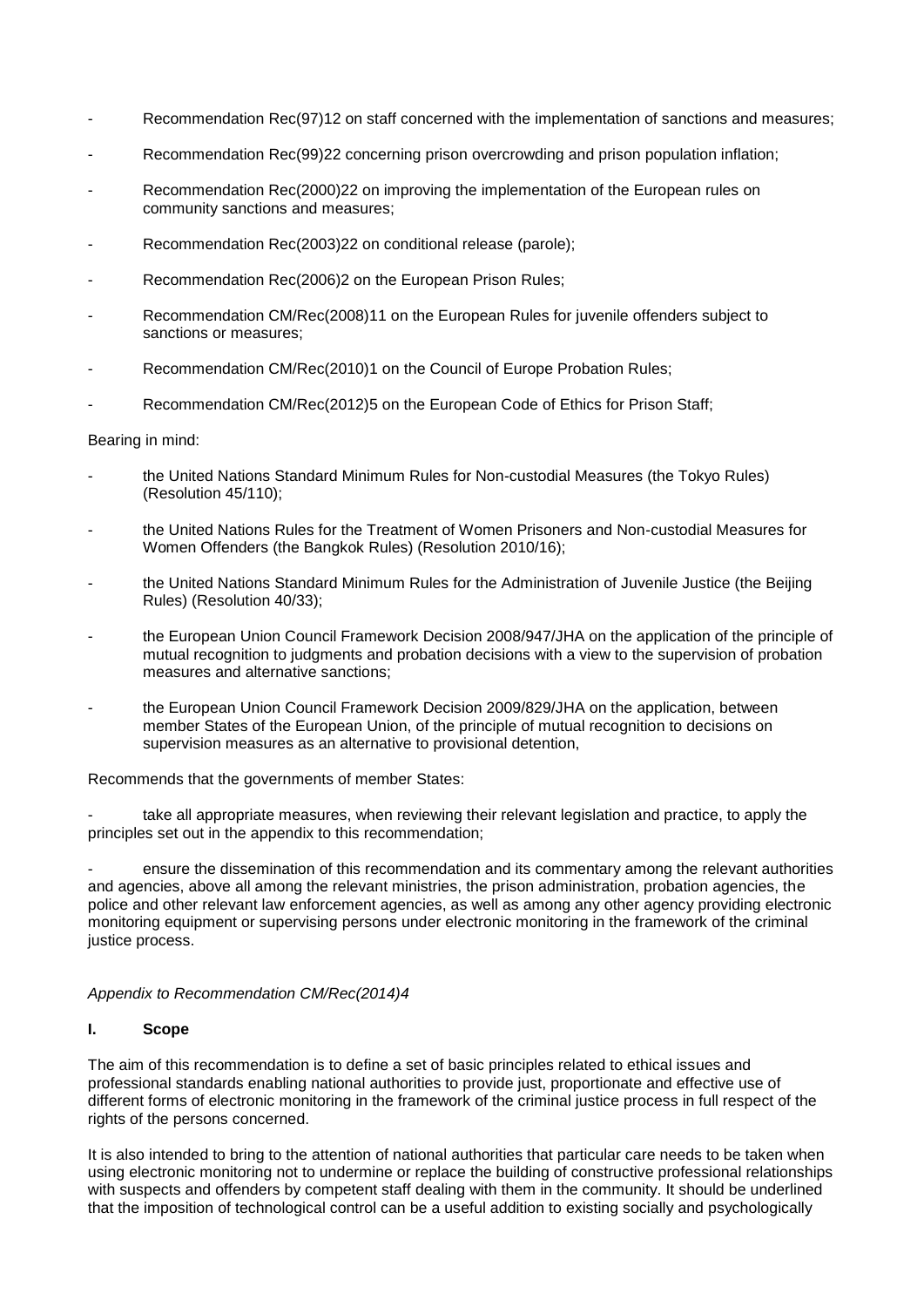positive ways of dealing with any suspect or offender as defined by the relevant Committee of Ministers' recommendations and particularly by Recommendation Rec(92)16 on the European rules on community sanctions and measures; Recommendation Rec(97)12 on staff concerned with the implementation of sanctions and measures; Recommendation Rec(2006)2 on the European Prison Rules; Recommendation CM/Rec(2010)1 on the Council of Europe Probation Rules and Recommendation CM/Rec(2012)5 on the European Code of Ethics for Prison Staff.

# **II. Definitions**

**"Electronic monitoring"** is a general term referring to forms of surveillance with which to monitor the location, movement and specific behaviour of persons in the framework of the criminal justice process. The current forms of electronic monitoring are based on radio wave, biometric or satellite tracking technology. They usually comprise a device attached to a person and are monitored remotely.

Depending on the national jurisdictions, electronic monitoring may be used in one or more of the following ways:

- during the pre-trial phase of criminal proceedings;
- as a condition for suspending or of executing a prison sentence:
- as a stand-alone means of supervising the execution of a criminal sanction or measure in the community;
- in combination with other probation interventions;
- as a pre-release measure for those in prison;
- in the framework of conditional release from prison;
- as an intensive guidance and supervision measure for certain types of offenders after release from prison;
- as a means of monitoring the internal movements of offenders in prison and/or within the perimeters of open prisons;
- as a means for protecting specific crime victims from individual suspects or offenders.

In some jurisdictions, where electronic monitoring is used as a modality of execution of a prison sentence, those under electronic monitoring are considered by the authorities to be prisoners.

In some jurisdictions, electronic monitoring is directly managed by the prison, probation agencies, police services or other competent public agency, while in others it is implemented by private companies under a service-providing contract with a State agency.

In some jurisdictions, the suspect or offender carrying the device is required to contribute to the costs of its use, while in others the State alone covers the costs of electronic monitoring.

In some jurisdictions electronic monitoring may be used in the case of juvenile suspects and offenders, while in others the measure is not applicable to juveniles.

**"Suspect"** means any person who is alleged to have committed or who has been charged with having committed a criminal offence but who has not been convicted of it.

**"Offender"** means any person who has been convicted of a criminal offence.

**"Agency providing electronic monitoring equipment":** usually a private company which produces, markets, sells, rents and maintains such equipment.

**"Agency responsible for supervising persons under electronic monitoring":** a public agency or a private company which is entrusted by the competent authorities to supervise the location, movement or specific behaviour of a suspect or an offender for a specified period of time.

**"Probation agency":** a body responsible for the execution in the community of sanctions and measures defined by law and imposed on an offender. Its tasks include a range of activities and interventions, which involve supervision, guidance and assistance aiming at the social inclusion of offenders, as well as at contributing to community safety. It may also, depending on the national legal system, implement one or more of the following functions: providing information and advice to judicial and other deciding authorities to help them reach informed and just decisions; providing guidance and support to offenders while in custody in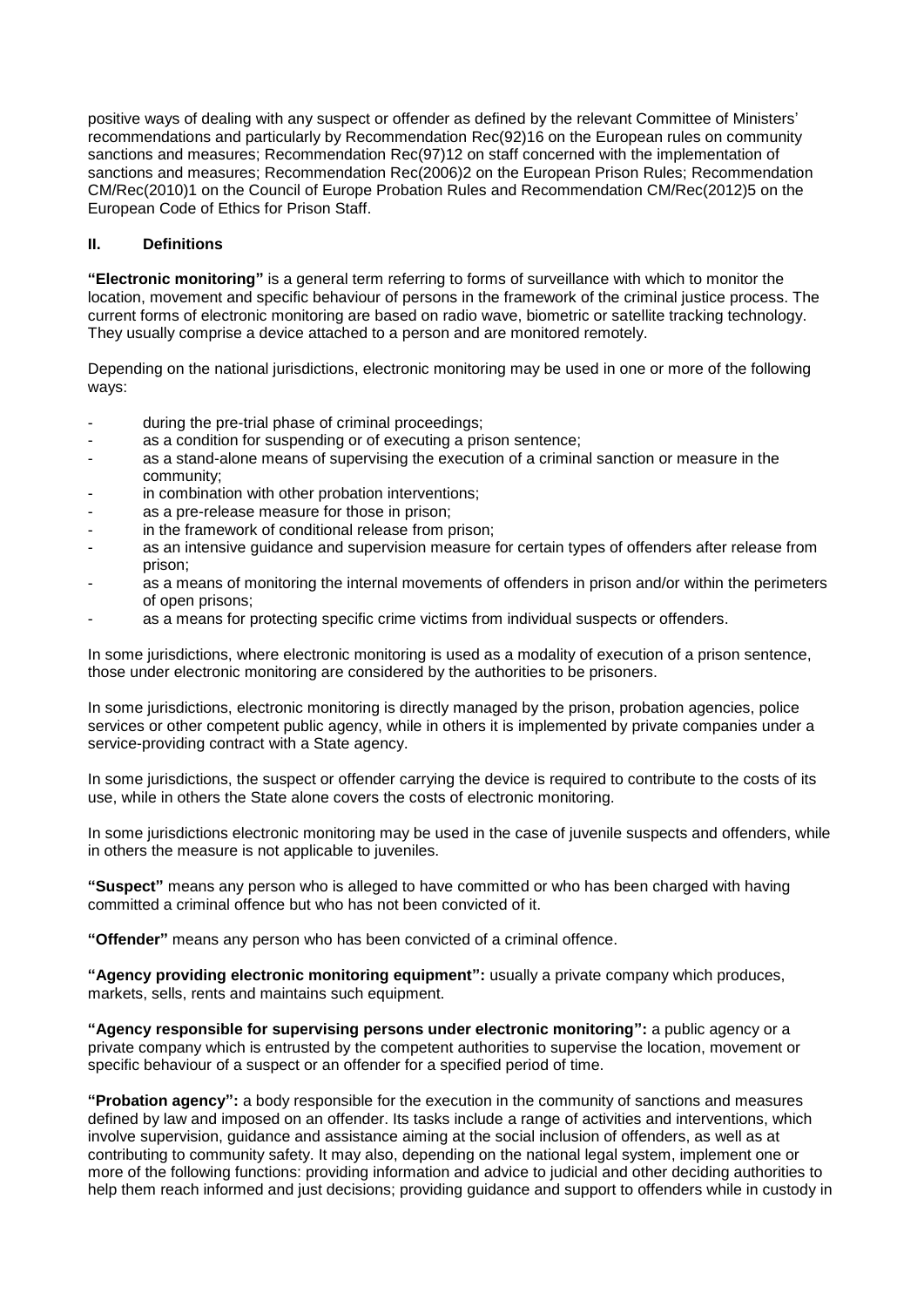order to prepare their release and resettlement; monitoring and assistance to persons subject to early release; restorative justice interventions; and offering assistance to victims of crime.

A probation agency may also be, depending on the national legal system, the "agency responsible for supervising persons under electronic monitoring".

# **III. Basic principles**

1. The use, as well as the types, duration and modalities of execution of electronic monitoring in the framework of the criminal justice shall be regulated by law.

2. Decisions to impose or revoke electronic monitoring shall be taken by the judiciary or allow for a judicial review.

3. Where electronic monitoring is used at the pre-trial phase special care needs to be taken not to net-widen its use.

4. The type and modalities of execution of electronic monitoring shall be proportionate in terms of duration and intrusiveness to the seriousness of the offence alleged or committed, shall take into account the individual circumstances of the suspect or offender and shall be regularly reviewed.

5. Electronic monitoring shall not be executed in a manner restricting the rights and freedoms of a suspect or an offender to a greater extent than provided for by the decision imposing it.

6. When imposing electronic monitoring and fixing its type, duration and modalities of execution account should be taken of its impact on the rights and interests of families and third parties in the place to which the suspect or offender is confined.

7. There shall be no discrimination in the imposition or execution of electronic monitoring on the grounds of gender, race, colour, nationality, language, religion, sexual orientation, political or other opinion, national or social origin, property, association with a national minority or physical or mental condition.

8. Electronic monitoring may be used as a stand-alone measure in order to ensure supervision and reduce crime over the specific period of its execution. In order to seek longer term desistance from crime it should be combined with other professional interventions and supportive measures aimed at the social reintegration of offenders.

9. Where private sector organisations are involved in the implementation of decisions imposing electronic monitoring, the responsibility for the effective treatment of the persons concerned in conformity with the relevant international ethical and professional standards shall remain with public authorities.

10. Public authorities shall ensure that all relevant information regarding private sector involvement in the delivery of electronic monitoring is transparent and shall regulate the access to it by the public.

11. Where suspects and offenders are contributing to the costs for the use of electronic monitoring, the amount of their contribution shall be proportionate to their financial situation and shall be regulated by law.

12. The handling and shared availability and use of data collected in relation to the imposition and implementation of electronic monitoring by the relevant agencies shall be specifically regulated by law.

13. Staff responsible for the implementation of decisions related to electronic monitoring shall be sufficient in number and adequately and regularly trained to carry out their duties efficiently, professionally and in accordance with the highest ethical standards. Their training shall cover data protection issues.

14. There shall be regular government inspection and avenues for independent monitoring of the agencies responsible for the execution of electronic monitoring in a manner consistent with national law.

## **IV. Conditions of execution of electronic monitoring at the different stages of the criminal process**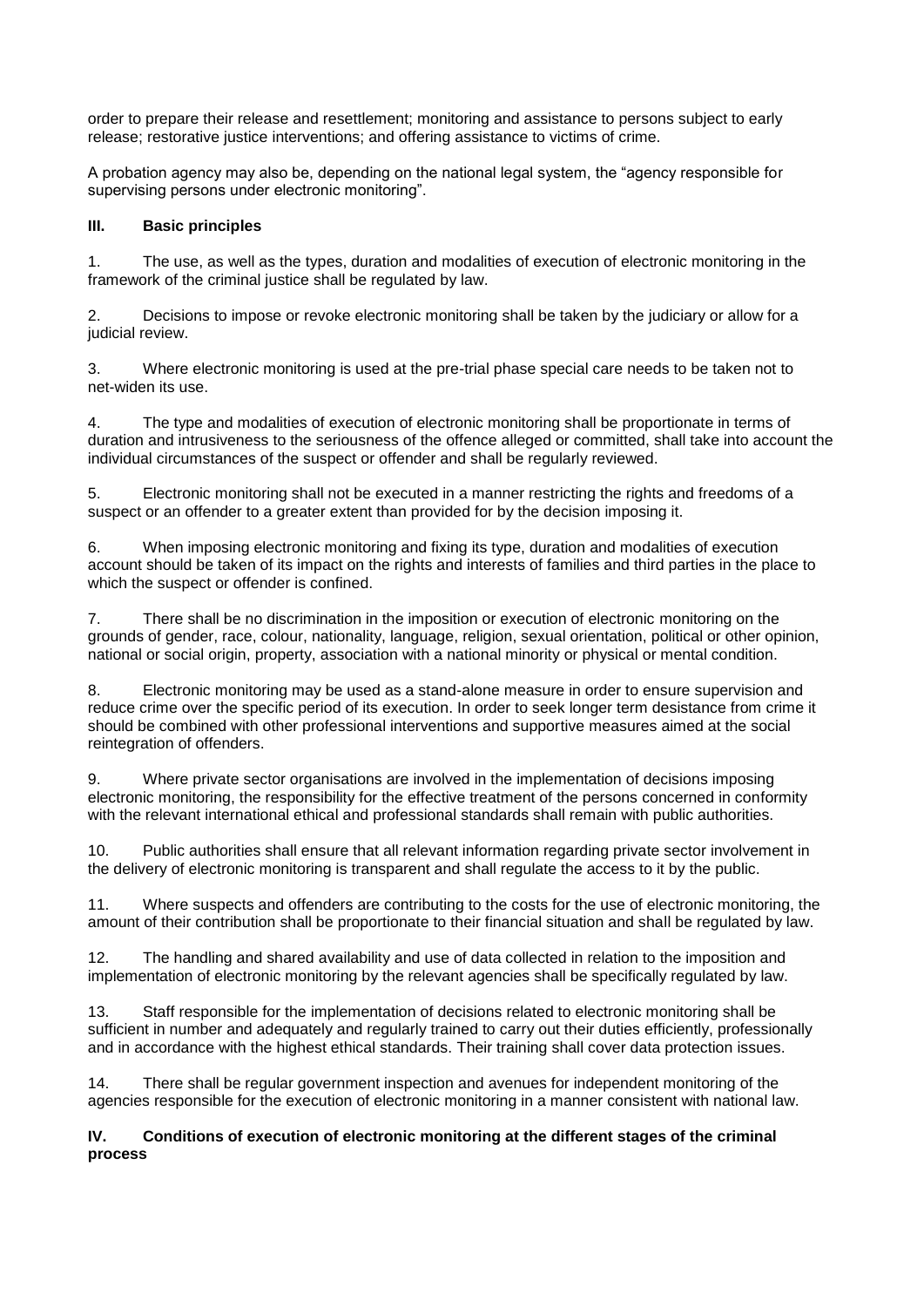15. In order to ensure compliance, different measures can be implemented in accordance with national law. In particular, the suspect's or offender's consent and co-operation may be sought, or dissuasive sanctions may be established.

16. The modalities of execution and level of intrusiveness of electronic monitoring at the pre-trial stage shall be proportionate to the alleged offence and shall be based on the properly assessed risk of the person absconding, interfering with the course of justice, posing a serious threat to public order or committing a new crime.

17. National law shall regulate the manner in which time spent under electronic monitoring supervision at pre-trial stage may be deducted by the court when defining the overall duration of any final sanction or measure to be served.

18. Where there is a victim protection scheme using electronic monitoring to supervise the movements of a suspect or an offender, it is essential to obtain the victim's prior consent and every effort shall be made to ensure that the victim understands the capacities and limitations of the technology.

19. In cases where electronic monitoring relates to exclusion from, or limitation to, specific zones, efforts shall be made to ensure that such conditions of execution are not so restrictive as to prevent a reasonable quality of everyday life in the community.

20. Where substance abuse needs to be monitored, consideration shall be given to the respective intrusiveness and therapeutic and educative potential of electronic and traditional approaches when deciding which approach is to be used.

21. Electronic monitoring confining offenders to a place of residence without the right to leave it should be avoided as far as possible in order to prevent the negative effects of isolation, in case the person lives alone, and to protect the rights of third parties who may reside at the same place.

22. In order to prepare offenders for release, and depending on the type of offence and offender management programme, electronic monitoring may be used to increase the number of individual cases of short-term prison leave that are granted, or to give offenders the possibility to work outside prison or be given a placement in an open prison.

23. Electronic monitoring may be used as an alternative execution of a prison sentence, in which case its duration shall be regulated by law.

24. Electronic monitoring may be used, if needed, in case of early release from prison. In such a case, its duration shall be proportionate to the remainder of the sentence to be served.

25. If electronic monitoring is used, if needed, after the prison sentence has been served, as a post-release measure, its duration and intrusiveness shall be carefully defined, in full consideration of its overall impact on former prisoners, their families and third parties.

# **V. Ethical issues**

26. Age, disability and other relevant specific conditions or personal circumstances of each suspect or offender shall be taken into account in deciding whether and under what modalities of execution electronic monitoring may be imposed.

27. Under no circumstances may electronic monitoring equipment be used to cause intentional physical or mental harm or suffering to a suspect or an offender.

28. Rules regarding the use of electronic monitoring shall be periodically reviewed in order to take into account the technological developments in the area so as to avoid undue intrusiveness into the private and family life of suspects, offenders and other persons affected.

# **VI. Data protection**

29. Data collected in the course of the use of electronic monitoring shall be subject to specific regulations based on the relevant international standards regarding storage, use and sharing of data.